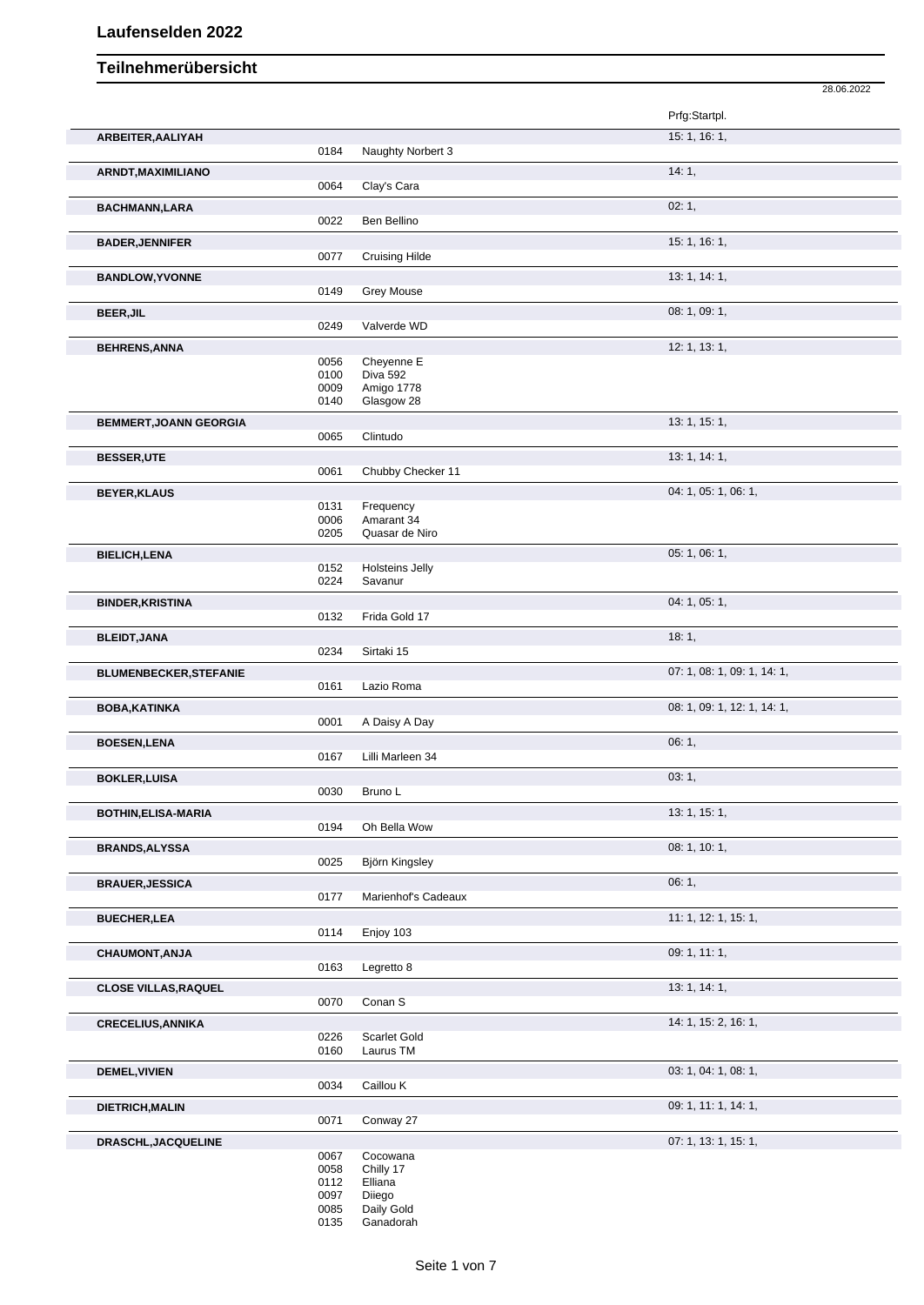|                              |      |                           | Prfg:Startpl.                             |
|------------------------------|------|---------------------------|-------------------------------------------|
|                              | 0023 | Ben De Salzert            |                                           |
| <b>DRASCHL, SARAH</b>        |      |                           | 03:1,                                     |
|                              | 0096 | Die Miss Marple           |                                           |
|                              | 0085 | Daily Gold                |                                           |
|                              | 0023 | Ben De Salzert            |                                           |
| DUCKGEISCHEL, SARAH          |      |                           | 05: 1, 06: 1,                             |
|                              | 0008 | Amazing 34                |                                           |
|                              |      |                           |                                           |
| <b>DUMIEC,LAURA</b>          |      |                           | 17:1, 18:1,                               |
|                              | 0103 | Don Quintero 2            |                                           |
| EITELJOERGE, MONIKA          |      |                           | 06:1,                                     |
|                              | 0104 | Dono Magico               |                                           |
|                              |      |                           | 08: 1, 09: 1,                             |
| <b>ERDMANN, MICHELLE</b>     | 0037 | Calle Cool 44             |                                           |
|                              |      |                           |                                           |
| <b>FELZER, BASTIAN</b>       |      |                           | 03: 1, 09: 1, 11: 1,                      |
|                              | 0193 | Odin 405                  |                                           |
| <b>FILIPEK, PAUL</b>         |      |                           | 06:1,                                     |
|                              | 0252 | Wall-E 4                  |                                           |
|                              | 0173 | Löwenherz 133             |                                           |
| <b>FIMMEL, MARION</b>        |      |                           | 03:1,                                     |
|                              | 0004 | Advantage 15              |                                           |
|                              |      |                           |                                           |
| <b>FISCHER, HELENA</b>       |      |                           | 10: 1, 19: 1,                             |
|                              | 0020 | Bekas Sundancer           |                                           |
| FRETTLOEH, ALIDA             |      |                           | 02: 1, 18: 1,                             |
|                              | 0059 | Chocolate 69              |                                           |
|                              | 0080 | Cuora                     |                                           |
|                              | 0218 | Ricky le Petit Prince     |                                           |
|                              | 0210 | Quintus per me E          |                                           |
|                              | 0229 | Scotty 67                 |                                           |
|                              | 0105 | Doolittle 119             |                                           |
|                              | 0122 | Finchen 67                |                                           |
| FROMMHOLZ, MAXIMA            |      |                           | 08: 1, 09: 1,                             |
|                              | 0251 | Virag                     |                                           |
|                              |      |                           |                                           |
| <b>FUCHS-SPONSEL,LEONIE</b>  |      |                           | 12: 1, 13: 1,                             |
|                              | 0151 | Hein Mück 2               |                                           |
| <b>GEORG, JEANETTE</b>       |      |                           | 04: 1, 05: 1,                             |
|                              | 0153 | Jasper 237                |                                           |
| <b>GERDOM, LIA SOPHIE</b>    |      |                           | 02: 2, 18: 1,                             |
|                              | 0101 | Domino 985                |                                           |
|                              | 0134 | Funkelstern 3             |                                           |
|                              |      |                           | 02:1,                                     |
| <b>GERHARD, ANNA</b>         | 0192 | Odessa 226                |                                           |
|                              |      |                           |                                           |
| <b>GOSSLER, ANKE VON</b>     |      |                           | 05: 1, 06: 1,                             |
|                              | 0042 | Caringo 4                 |                                           |
| <b>GOSSMANN, JULIA</b>       |      |                           | 04: 1, 08: 2, 09: 1, 11: 1, 13: 1, 14: 1, |
|                              |      |                           | 16:1,                                     |
|                              | 0172 | Löwengang 2               |                                           |
|                              | 0214 | Raphael 114               |                                           |
|                              | 0148 | Grenzhoehes Mount Glacier |                                           |
|                              | 0051 | Cassidy Rock              |                                           |
|                              | 0212 | Quo Vadis 67              |                                           |
|                              | 0169 | Lord Pizzar               |                                           |
|                              | 0196 | Orely 4                   |                                           |
|                              | 0246 | Tuc Tuc                   |                                           |
|                              | 0250 | Victorinox                |                                           |
|                              | 0156 | Kicke                     |                                           |
| <b>GOSSMANN, LARA MARIE</b>  |      |                           | 03: 2, 04: 1, 10: 1, 11: 1, 18: 1,        |
|                              | 0148 | Grenzhoehes Mount Glacier |                                           |
|                              | 0196 | Orely 4                   |                                           |
|                              | 0246 | Tuc Tuc                   |                                           |
| <b>GOSSMANN, LINA SOPHIE</b> |      |                           | 17:1,                                     |
|                              | 0257 | Philina                   |                                           |
|                              |      |                           |                                           |
| <b>GRAESNER, TESSA</b>       |      |                           | 04:1,                                     |
|                              | 0230 | Shoshana                  |                                           |
| <b>GRAHMANN, NOAH</b>        |      |                           | 18:1,                                     |
|                              | 0209 | Quintalia 2               |                                           |
|                              | 0247 | Vadoos                    |                                           |
|                              |      |                           | 03: 1, 08: 1,                             |
| <b>GRINGS, JOSI</b>          | 0028 | Boromir 10                |                                           |
|                              | 0021 | <b>Bellinis Brownie</b>   |                                           |
|                              |      |                           |                                           |
| <b>GROESCH, SABINE</b>       |      |                           | 03:1,                                     |

28.06.2022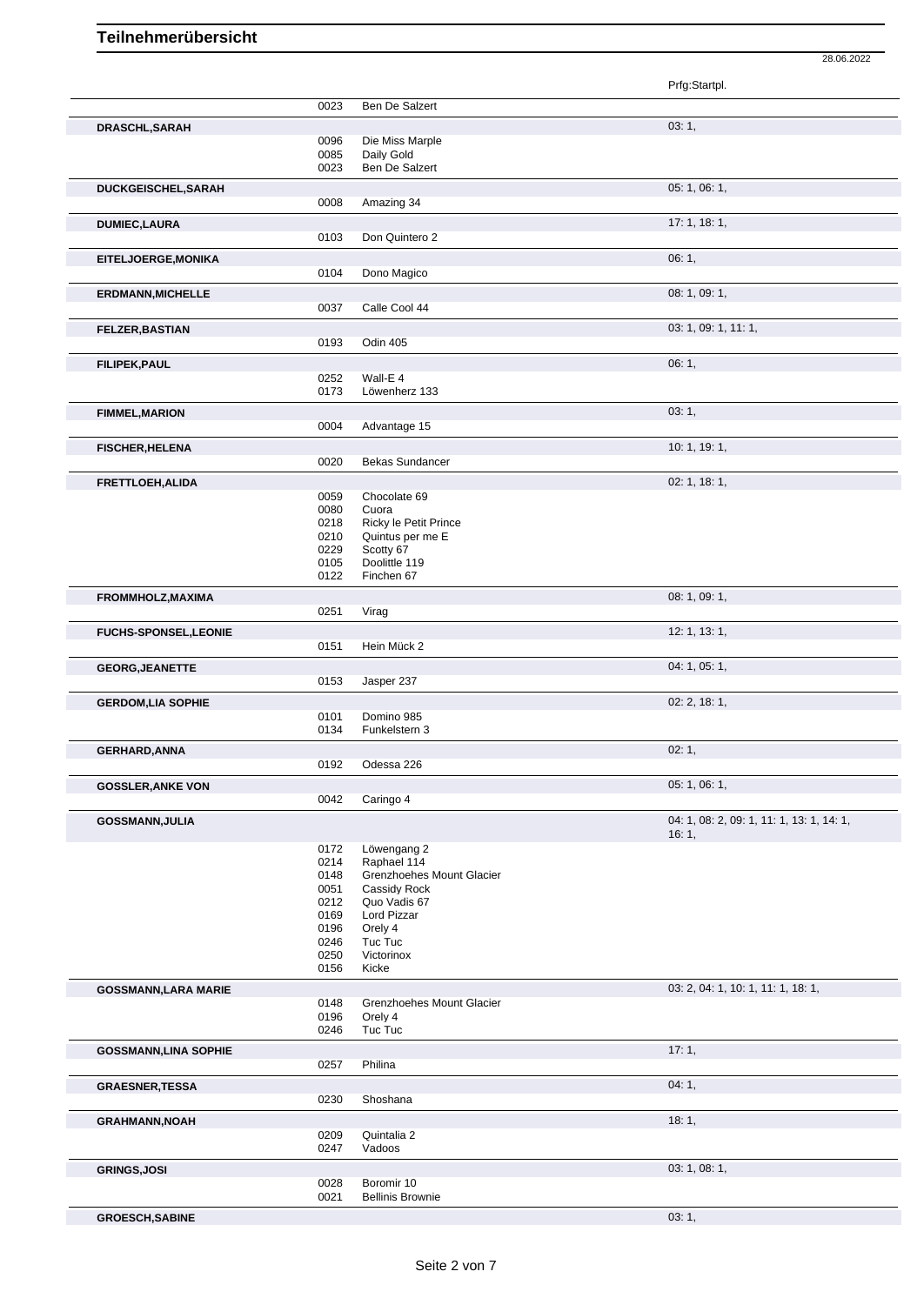|                                 |              |                                            | Prfg:Startpl.               |
|---------------------------------|--------------|--------------------------------------------|-----------------------------|
|                                 | 0110         | Einstein 207                               |                             |
| <b>GROSS, MANUELA</b>           |              | Chuck Noir G                               | 07: 1, 08: 1, 09: 1,        |
|                                 | 0062<br>0139 | Gitan 48                                   |                             |
| HANKE, CLARA                    |              |                                            | 08: 1, 09: 1, 13: 1, 15: 1, |
|                                 | 0083         | Da Vinci 310                               |                             |
| <b>HANSEN, HANNAH</b>           | 0219         | Roderick 11                                | 08:1,09:1,                  |
| <b>HARTMANN, EMILY</b>          |              |                                            | 08: 1, 09: 1, 12: 1, 14: 1, |
|                                 | 0045         | Caruso 518                                 |                             |
| <b>HARTMANN, MIKE</b>           | 0024         | Bence Bellini                              | 07:1,                       |
|                                 |              |                                            | 08: 1, 12: 1,               |
| <b>HEIGL,REBECCA</b>            | 0094         | Dexter 274                                 |                             |
| <b>HEINRICH, ISABELL</b>        |              |                                            | 07:1,08:1,                  |
|                                 | 0108         | D'Alvaro                                   |                             |
| <b>HEITSCH-KNOBLOCH, MIRIAM</b> | 0180         | Maybe today                                | 05:1,06:1,                  |
| <b>HELD, GIULIA</b>             |              |                                            | 03:1,                       |
|                                 | 0216         | Raymond 13                                 |                             |
| <b>HEMMER, ANDREAS</b>          |              |                                            | 04: 1, 06: 1, 13: 1, 16: 2, |
|                                 | 0244<br>0137 | Tannenhof's Chambretto GT<br>Gentle Herman |                             |
|                                 | 0053         | Chambrettino GT                            |                             |
| HICKETHIER, KARINA              | 0190         | Nogadisha CH                               | 13: 1, 14: 1,               |
|                                 |              |                                            | 18:1,                       |
| <b>HINKEL, MONA</b>             | 0038         | Camija Dos Campos                          |                             |
| HOFFMANN, SARAH-ISABELLE        |              |                                            | 03: 1, 08: 1, 09: 1,        |
|                                 | 0011         | Athena 162                                 |                             |
| HOLSTE, KATHARINA               | 0089         | Daylight 197                               | 03:1,                       |
| <b>JACOBS,FIONA</b>             |              |                                            | 03: 1, 04: 1,               |
|                                 | 0126         | First Diamond 2                            |                             |
|                                 | 0198         | Peter Pan 193                              |                             |
| <b>JEUCK, PAULA</b>             | 0154         | Kalisto D                                  | 02: 1, 18: 1,               |
|                                 | 0227         | Schöne Puppe                               |                             |
| <b>KAISER, MARISA</b>           | 0133         | <b>Friendly Smile</b>                      | 03: 1, 04: 1,               |
| <b>KATH, MARION</b>             |              |                                            | 08: 1, 09: 1,               |
|                                 | 0043         | Carl 90                                    |                             |
| <b>KEIL, HANNAH</b>             |              |                                            | 13: 1, 14: 1,               |
|                                 | 0092         | Deloy G                                    |                             |
| <b>KEIPER, GINA MICHELLE</b>    | 0254         | Willy Wonka 11                             | 12: 1, 13: 1,               |
| <b>KNAUER, VICTORIA</b>         |              |                                            | 08: 1, 14: 1,               |
|                                 | 0141         | Glenn 171                                  |                             |
| KNIRSCH, IDA-ELISABETH          | 0256         | Pandora                                    | 17:1,                       |
|                                 |              |                                            | 02:1,                       |
| <b>KNOPIK, JANINA</b>           | 0215         | Rattenkind ox                              |                             |
|                                 | 0213         | R-Zwo-D-Zwo el Rat ox                      |                             |
| <b>KOCH, JANINE</b>             | 0242         | Sunflower 40                               | 03:1,                       |
| KOCH, MIRIAM                    |              |                                            | 08: 1, 09: 1,               |
|                                 | 0054         | Chateau Montelena                          |                             |
|                                 | 0041<br>0127 | Caramel Cookie 3<br>Flairck                |                             |
|                                 | 0128         | Flash 275                                  |                             |
| <b>KORN, ANJA</b>               |              |                                            | 04:1,                       |
|                                 | 0172<br>0196 | Löwengang 2<br>Orely 4                     |                             |
| KORTH, EVA                      |              |                                            | 03: 1, 17: 1, 18: 1,        |
|                                 | 0223<br>0039 | Saro King<br>Campino 602                   |                             |
| <b>KRAUSE,EDDA</b>              |              |                                            | 13:1, 14:1,                 |
|                                 |              |                                            |                             |

28.06.2022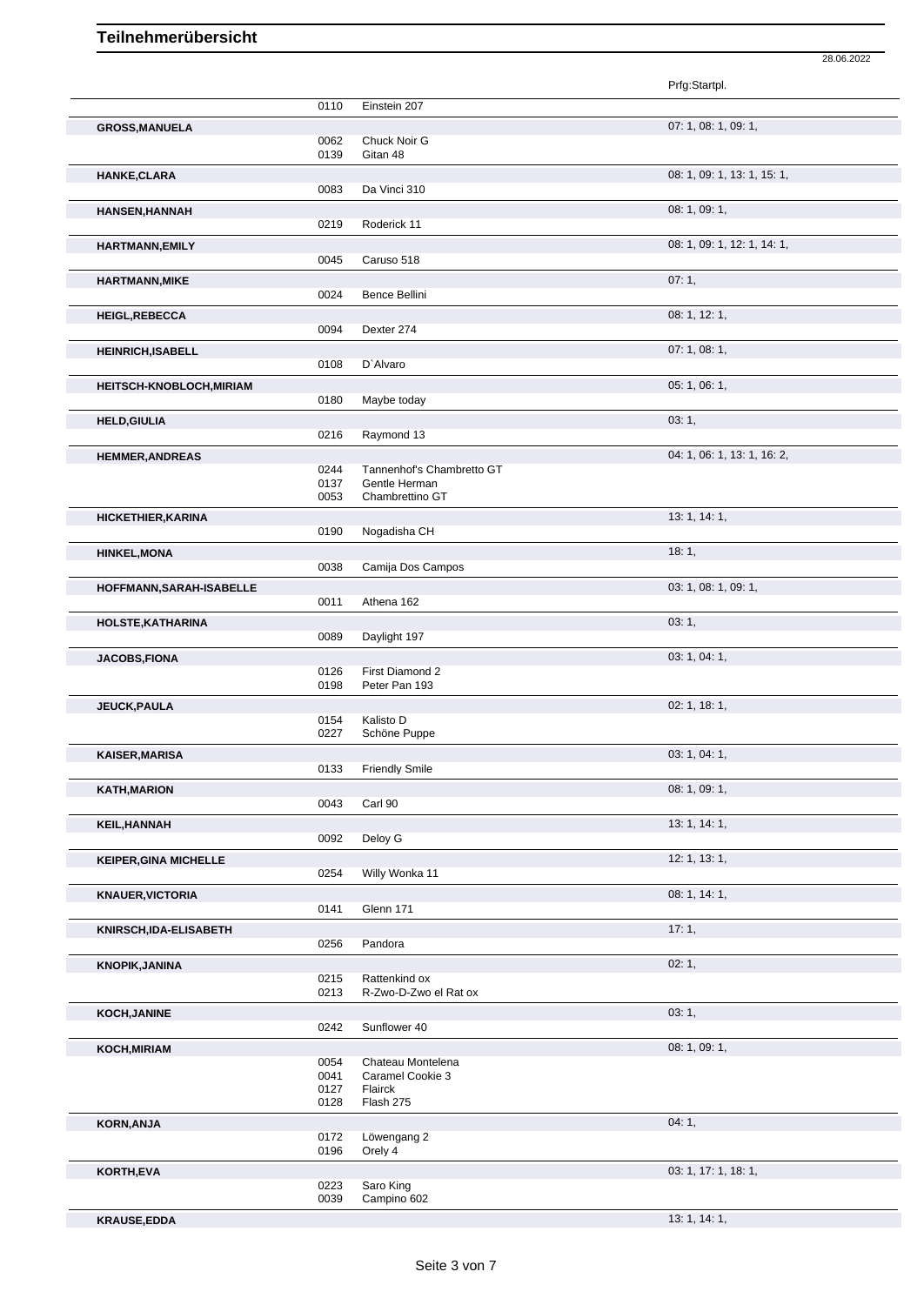|                             |              |                        | Prfg:Startpl.               |
|-----------------------------|--------------|------------------------|-----------------------------|
|                             | 0002         | Aber Hallo 32          |                             |
| <b>KRAUSE, VERENA</b>       |              |                        | 03: 1, 04: 1, 05: 1,        |
|                             | 0185         | Nea Bella Luna         |                             |
|                             | 0171         | Loulou's Licolotta     |                             |
| <b>KRIEGER, CHANTAL</b>     |              |                        | 08: 1, 09: 1,               |
|                             | 0235         | Sky TM                 |                             |
| <b>KROEN, NADJA</b>         |              |                        | 07:1,                       |
|                             | 0138         | get crazy K            |                             |
| KURTENBACH, ANNETTE LARISSA |              |                        | 04:1,                       |
|                             | 0113         | Emma D                 |                             |
| <b>KUSTER, DENISE</b>       |              |                        | 04: 1, 05: 1, 06: 1,        |
|                             | 0220         | Romeo Ravel            |                             |
| <b>LANDMAN, SASKIA</b>      |              |                        | 02: 1, 03: 1,               |
|                             | 0197<br>0188 | Perla 57<br>Nobody 382 |                             |
|                             |              |                        |                             |
| <b>LANG, FIONA</b>          | 0130         | FoxyKnowmaName         | 10: 1, 19: 1,               |
|                             |              |                        |                             |
| <b>LANGENHEIM, SASKIA</b>   | 0207         | Quinaro 11             | 08: 1, 09: 1,               |
|                             |              |                        | 08: 1, 09: 1,               |
| LEHMANN, MARALENA           | 0084         | Dai Bella              |                             |
| LEIENDECKER, RIEKE          |              |                        | 03:1,                       |
|                             | 0181         | Mjölnir 4              |                             |
| LIESENFELD, ANNE            |              |                        | 14: 1, 15: 1, 16: 1,        |
|                             | 0238         | Special White Lady     |                             |
| LUETTKE, JETTE              |              |                        | 02:1,                       |
|                             | 0147         | Grenzhoehes Morellino  |                             |
| <b>MARZIK, PAULINE</b>      |              |                        | 04: 1, 05: 1,               |
|                             | 0253         | Wilbur M               |                             |
| <b>MAURITZ, MIRIAM</b>      |              |                        | 14:1,                       |
|                             | 0029         | <b>Braveheart MM</b>   |                             |
| <b>MECKEL, ANKE</b>         |              |                        | 03: 1, 04: 1,               |
|                             | 0107         | Dumbledor HL           |                             |
| <b>MECKEL, JULIAN</b>       |              |                        | 06: 1, 07: 1,               |
|                             | 0027         | Black Pearl 109        |                             |
|                             | 0049         | Caspari 44             |                             |
| <b>MEHLMER, ISABEL</b>      |              |                        | 06:1,                       |
|                             | 0082         | Da Capo R              |                             |
| <b>MENGES, KATHARINA</b>    | 0038         | Camija Dos Campos      | 10:1,                       |
|                             |              |                        |                             |
| <b>MEUDT, LILLY</b>         | 0085         | Daily Gold             | 17:1, 18:1,                 |
|                             | 0023         | Ben De Salzert         |                             |
| <b>MEUER, MICHELLE</b>      |              |                        | 01:1,                       |
|                             | 0119         | Fajolina               |                             |
| <b>MOLLNOW, RENEE</b>       |              |                        | 08: 1, 09: 1,               |
|                             | 0145         | Grandios 69            |                             |
| <b>MOOG, SABINE</b>         |              |                        | 04:1,                       |
|                             | 0157         | La Belle 226           |                             |
| <b>MOURET, LAVINIA</b>      |              |                        | 07:1,08:1,                  |
|                             | 0016         | Ballinagore Bambi      |                             |
|                             | 0136         | Gaytano 7              |                             |
|                             | 0095         | Diadeem                |                             |
| <b>MUECKE, HELENE</b>       | 0245         | Terbofens Mr. Musik    | 01: 1, 04: 1, 05: 2, 06: 1, |
|                             | 0122         | Finchen 67             |                             |
|                             | 0222         | Sam I am 5             |                             |
|                             | 0174         | Lucky-me               |                             |
| MUELLER, ANNINA             |              |                        | 04: 1, 05: 1,               |
|                             | 0250         | Victorinox             |                             |
| <b>MUENCH, KLARA</b>        |              |                        | 12: 1, 13: 1,               |
|                             | 0232         | Silver Star 38         |                             |
| <b>NAEHER, JESSICA</b>      |              |                        | 01:1,                       |
|                             | 0204         | Quantinchen            |                             |
| NEMNICH, BARBARA            |              |                        | 04:1,                       |

28.06.2022

0123 Findus 123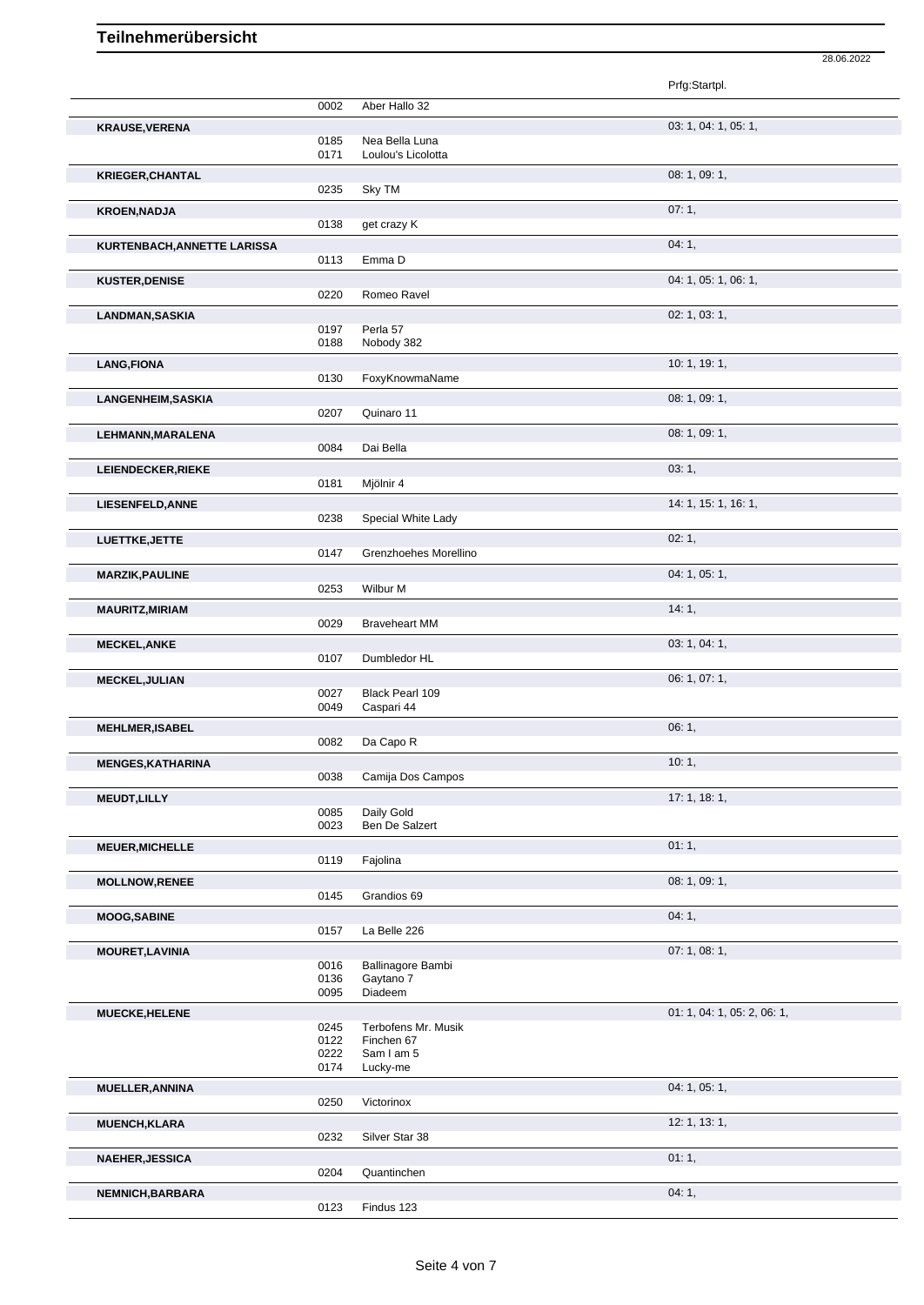|                          |              |                                     | 28.06.2022                  |
|--------------------------|--------------|-------------------------------------|-----------------------------|
|                          |              |                                     | Prfg:Startpl.               |
| NEUHAUS, ANJA            | 0166         | Levistino - N                       | 07:1,                       |
|                          |              |                                     | 15: 1, 16: 1,               |
| NEUHAUS, NADJA           | 0111         | Elan de la Coeur                    |                             |
| <b>NEUHAUS, VOLKER</b>   |              |                                     | 07: 1, 15: 1, 16: 1,        |
|                          | 0069         | Comtess N 3                         |                             |
|                          | 0166         | Levistino - N                       |                             |
|                          | 0164         | Lekito - N                          |                             |
| NIEBERGALL-SCHARF, KIM   |              |                                     | 04: 1, 05: 1,               |
|                          | 0031<br>0091 | C'est La Strada<br>De Laurentio     |                             |
| NIEDERMUELLER, KATHARINA |              |                                     | 12: 1, 14: 1,               |
|                          | 0121         | <b>Filou 2080</b>                   |                             |
| OHNEMUELLER, CLARA       |              |                                     | 12: 1, 13: 1,               |
|                          | 0237         | Soulmate 21                         |                             |
| OPFERMANN, MILENA        |              |                                     | 08: 1, 09: 1,               |
|                          | 0170         | Loretto 197                         |                             |
| PACAK, LAURINA           |              |                                     | 03: 2, 04: 1,               |
|                          | 0233         | Sir Firegold E                      |                             |
|                          | 0115         | Esprit v't Klaphek                  |                             |
| PAOLI-DOMBO, DIANA DE    |              |                                     | 06:1,                       |
|                          | 0241         | Strahlemann 9                       |                             |
| PETRASCH, SOPHIE         |              |                                     | 03:1,                       |
|                          | 0186         | Nea's Astina                        |                             |
|                          | 0185<br>0086 | Nea Bella Luna<br>Dajana Noblesse R |                             |
|                          | 0171         | Loulou's Licolotta                  |                             |
| PIECHOTKA, HELENA        |              |                                     | 05: 1, 06: 1,               |
|                          | 0075         | Crack -P WE                         |                             |
|                          | 0106         | Double Dutch 22                     |                             |
| <b>PISTOR, LEONIE</b>    |              |                                     | 13:1,                       |
|                          | 0208         | Quincetto                           |                             |
| PLATSCHEK, MARTINA       |              |                                     | 01:1,                       |
|                          | 0195         | Oiski Poiski                        |                             |
| POERTNER, KATHARINA      |              |                                     | 13: 1, 14: 1,               |
|                          | 0255         | Wilson Magic                        |                             |
| POLCHER, PETER           |              |                                     | 07:1,                       |
|                          | 0052         | Cassita 14                          |                             |
|                          | 0231         | Sid S                               |                             |
| POLCHER, VERA            |              |                                     | 13: 1, 14: 1, 15: 1, 16: 1, |
|                          | 0052<br>0231 | Cassita 14<br>Sid S                 |                             |
|                          |              |                                     | 18:1,                       |
| PRINZ, MADELEINE         | 0178         | Mariposa 16                         |                             |
| RAAB, ISABELLA           |              |                                     | 17:1, 18:1,                 |
|                          |              |                                     |                             |
| RAATZ, KATHARINA         |              |                                     | 17:1,                       |
|                          | 0176         | Marienhof's A Priori                |                             |
| <b>REICHART, EMILY</b>   |              |                                     | 10: 1, 19: 1,               |
|                          | 0139         | Gitan 48                            |                             |
| <b>REICHEL, EMILIA</b>   |              |                                     | 04:1,                       |
|                          | 0102         | Don Cavalino                        |                             |
| REININGER, MICHAELA      |              |                                     | 04: 1, 05: 1,               |
|                          | 0088         | Das kleine Schwarze 3               |                             |
| RIETHMUELLER, SASKIA     |              |                                     | 12: 1, 13: 1,               |
|                          | 0066         | Cocopina Bec                        |                             |
| RITZHEIM, MELISSA        |              |                                     | 17: 1, 18: 1,               |
|                          | 0129         | Flettrich                           |                             |
| RODI,LEA-MARIE           |              |                                     | 15:1, 16:1,                 |
|                          | 0109         | Eddy Cool H                         |                             |
|                          | 0144         | Golden Spartaniaoe                  |                             |
| <b>ROSAR, MELANIE</b>    |              |                                     | 09: 1, 11: 1, 13: 1, 14: 1, |
|                          | 0142         | Goethe's Lady 2                     |                             |
| <b>ROTHE, CARMEN</b>     |              |                                     | 13: 1, 14: 1,               |
|                          | 0015         | Bali SJ                             |                             |
| <b>RUECKER, EMILIA</b>   |              |                                     | 17: 1, 18: 1,               |
|                          | 0225         | Savoir Vivre 5                      |                             |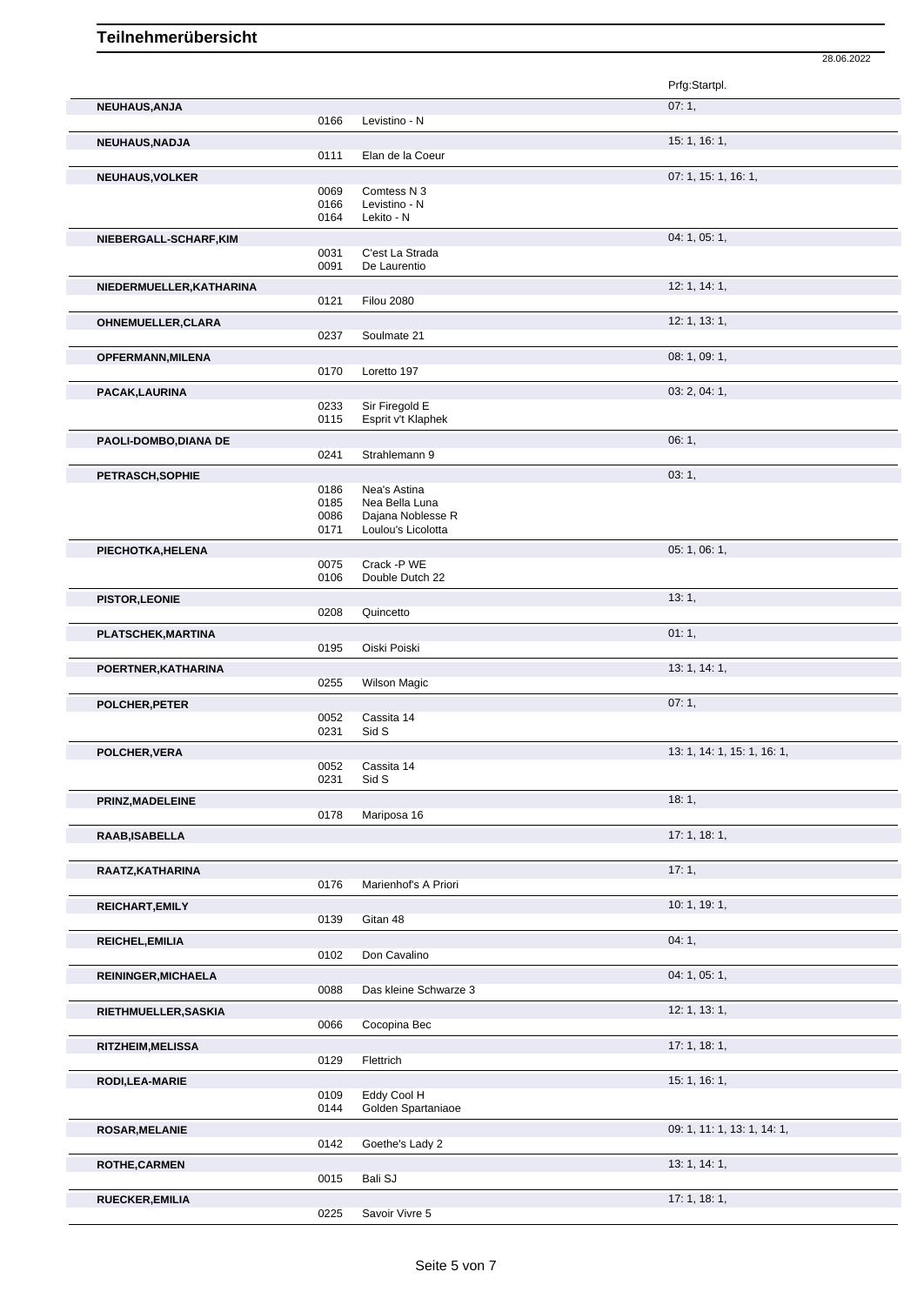28.06.2022

|                           |              |                                        | Prfg:Startpl.        |
|---------------------------|--------------|----------------------------------------|----------------------|
| RUECKER, MAGDALENA        | 0168         | Lorbeerkranz                           | 05: 1, 06: 1,        |
|                           |              |                                        |                      |
| RUHMANN, ANNA-LENA        | 0243         | Suzsa                                  | 03:1,                |
|                           | 0125         | <b>Fiorella's Finest</b>               |                      |
| SAILER, MARIA             |              |                                        | 01: 1, 03: 1,        |
|                           | 0087         | Darcy 31                               |                      |
| <b>SCHAEFER, DANIELA</b>  |              |                                        | 07:1,                |
|                           | 0068         | Coeur Petite                           |                      |
| <b>SCHENK, CAROLIN</b>    |              |                                        | 03: 2, 04: 1,        |
|                           | 0003         | Addo 5                                 |                      |
|                           | 0060<br>0211 | Chocolate Dream 9<br>Quipeggios Alazan |                      |
|                           | 0018         | Bärbel 62                              |                      |
|                           | 0175         | <b>Magic Minion</b>                    |                      |
| SCHEU, ANNA-LENA          |              |                                        | 02:1,                |
|                           | 0010         | Ashley S 2                             |                      |
| <b>SCHEU, KARINA</b>      |              |                                        | 03:2,                |
|                           | 0055         | Che Carino                             |                      |
|                           | 0191         | Novaro 3                               |                      |
| <b>SCHMIDT, ANNE</b>      | 0239         | Springborgs Go Online                  | 04: 1, 05: 1, 06: 1, |
|                           |              |                                        |                      |
| <b>SCHNEIDER, ANTONIA</b> | 0162         | Lee Carie                              | 12: 2, 14: 2,        |
|                           | 0248         | Valdes de Belleme                      |                      |
| <b>SCHOTT, TANJA</b>      |              |                                        | 01:1,                |
|                           | 0187         | Nené                                   |                      |
| <b>SEEGER, ALYSSA</b>     |              |                                        | 08: 1, 15: 1, 16: 1, |
|                           | 0019         | Bebe 2                                 |                      |
|                           | 0090<br>0063 | De Chocotoff<br>Citero                 |                      |
|                           |              |                                        |                      |
| SIEBERT, SHARI            | 0116         | Etu 5                                  | 08: 1, 09: 1,        |
|                           |              |                                        | 03:1,                |
| SONNTAG, SARAH ALEXA      | 0201         | Polardistel                            |                      |
| <b>STOCKMANN, EILEEN</b>  |              |                                        | 04: 1, 05: 1,        |
|                           | 0012         | Awispado                               |                      |
|                           | 0240         | St. Valentin Junior                    |                      |
| STOLL, MANFRED            |              |                                        | 15: 1, 16: 1,        |
|                           | 0047         | Casidall GT                            |                      |
| <b>TAUER, KATRIN</b>      |              |                                        | 03: 1, 04: 1,        |
|                           | 0076         | Crossy Jorden                          |                      |
| <b>TENNIGKEIT, STELLA</b> | 0072         | Coradina 15                            | 07: 1, 12: 1, 14: 1, |
|                           | 0203         | Poppings Olympic                       |                      |
| <b>THAMM, JULIA</b>       |              |                                        | 06:1,                |
|                           | 0048         | Casino Prince Charming                 |                      |
| THEUERKAUF, JOHANNA       |              |                                        | 08: 1, 09: 1,        |
|                           | 0079         | Csárdás                                |                      |
| <b>TOEPFER, DIANE</b>     |              |                                        | 15: 1, 16: 1,        |
|                           | 0200         | Pocahontas 95                          |                      |
| <b>UHE, HANNAH SOPHIE</b> |              |                                        | 04: 1, 08: 1, 09: 1, |
|                           | 0118         | Fairway 25                             |                      |
| ULMRICH, JOYCE-NAJA       |              |                                        | 13: 2, 14: 2,        |
|                           | 0156         | Kicke                                  |                      |
| <b>UMHAUER, SARAH</b>     |              |                                        | 10:1, 11:1,          |
|                           | 0057         | Chico 941                              |                      |
| <b>VETTER, INES</b>       |              |                                        | 01: 1, 03: 1,        |
|                           | 0245         | Terbofens Mr. Musik                    |                      |
| <b>VIERENGEL, NINA</b>    |              |                                        | 01:1,                |
|                           | 0146         | <b>Great Gutsby</b>                    |                      |
| <b>WAGNER, NINA</b>       | 0026         | <b>Black Curl</b>                      | 01: 1, 03: 1,        |
|                           | 0217         | Rhiannon 16                            |                      |
|                           | 0040         | Candyman PR                            |                      |
|                           | 0182         | Mr. Twisty                             |                      |
| WAYAND-SCHWARY, KATHARINA | 0206         | Quibelle 40                            | 01: 1, 03: 1,        |
|                           |              |                                        |                      |